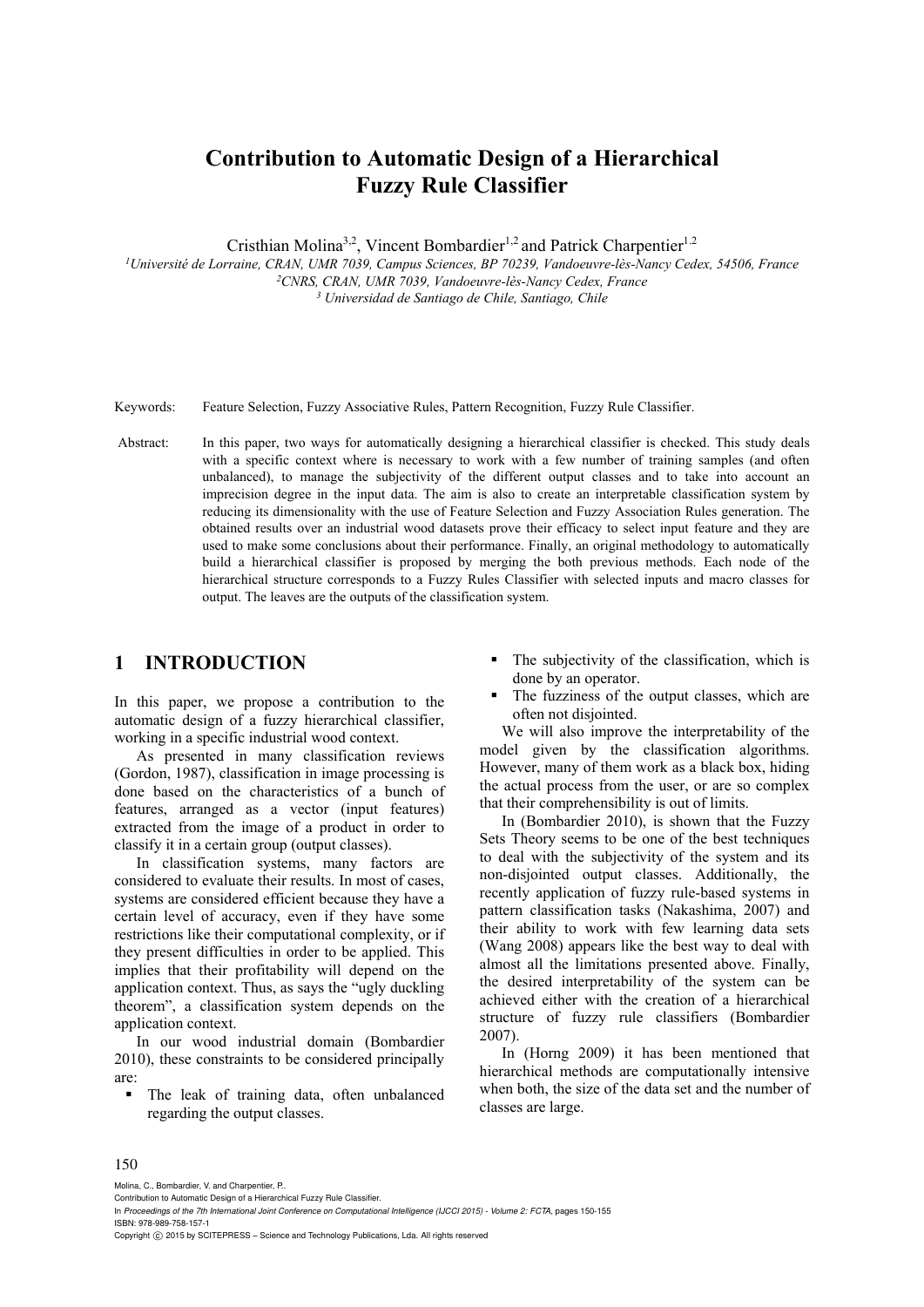There are in literature, principally three ways to reduce the complexity of a classification system, as defined before:

- to reduce the number of features, which naturally leads to the reduction of the number of rules in the system;
- to reduce the number of features per rule, keeping the most "interesting" ones under certain criterions;
- to create a hierarchical classification system, in order to simplify each decision level with the creation of different macro classes.

So, in this paper, we propose to check the first two ways in order to contribute to the third one.

In section 2, we will provide their definitions, with advantages and disadvantages, discussing their theoretical efficiency. In section 3 we will show some experiments and their results, in order to present the actual efficacy of feature selection processes and draw some conclusions about their behavior.

# **2 REDUCING THE COMPLEXITY OF A SYSTEM**

#### **2.1 Feature Selection**

Feature Selection step is a pre-process that chooses a subset of the initial features. There exist many potential benefits in feature selection mentioned in (Guyon 2003). Among others, it facilitates the visualization and comprehension of the data, reduces the training and utilization time of the classification method, and challenges the dimensionality in order to improve the accuracy of the classification.

Langley divided the features selection methods, taking into account the presence or absence of a classification algorithm in the process. These two categories are known as "filter" methods and "wrapper" methods (Langley 1994).

"Filter" methods select a subset of features, from the dataset in a classification process. In consequence, their computational cost is low, which facilitate their application. This type of methods is independent of the classification algorithm and hence, the chosen subset can be used in different classifiers, without influencing the classification rate. As showed in (Liu 2014), the most used criterions in this kind of methods, take into account the data structure and the information that the spatial distribution contains. (Ferreira 2012), (Guyon 2003) use the dependence between the features and output

classes (or correlation). (Liu 2014), (Zhang 2002) and (Zhao 2013) consider both, the interclass distance and the homogeneity of the elements in the same class in order to preserve the internal structure of data. This kind of criterions are well adapted for treating high dimensional problems, and considering that it is not our primary objective, we will not focus our attention on this kind of methods.

"Wrapper" methods use a classification algorithm to measure the efficacy of the selected subset, generating a combinatorial problem (NP-Hard) with a big computational cost (Ferreira 2012). These characteristics make Wrapper methods less efficient for working with high dimensional problems. The utilization of a classification algorithm in the selecting process creates a subset with a high discriminative power, but this power can only be guaranteed for the used classifier (Guyon 2003). The most used criterion in this kind of methods is the misclassification rate, generating a big number of tests of every subset in order to achieve an optimal classification, as in (Li 2004) (De Lannoy 2011), where SVMs are used as the trained classifier.

(Pudil 1994) introduces the Sequential Floating Search Methods (SFSM), probably one of the most known feature selection techniques, and our primary reference in feature selection processes. Within SFSM we can distinguish forward methods (SFFS) and backward methods (SFBS), as the most known and used Wrapper methods.

(Kira 1992) presents another reference method, called Relief. It works in a statistical way, searching the features which are statistically relevant. This method acts dividing the entire group of instances into positive instances and negative instances taking into account the neighbourhood of each training sample. After this, it upgrades the weight of each feature, calculating the relevance based on the information given by each feature in the before mentioned process. Finally, a feature will be considered as important, if its relevance is over a threshold  $\tau$ .

(Chen 2012) also defines an interesting feature selection method, combined with a fuzzy rule extraction for classification. In this, the author creates a modulator, modifying the membership function of every feature, measuring their influence in the creation of distance based fuzzy rules. With this, it attempts to create a fuzzy clustering method, using only in those features that have the most relevant influence to the classification rate, forcing the created modulator to work as a "gate", which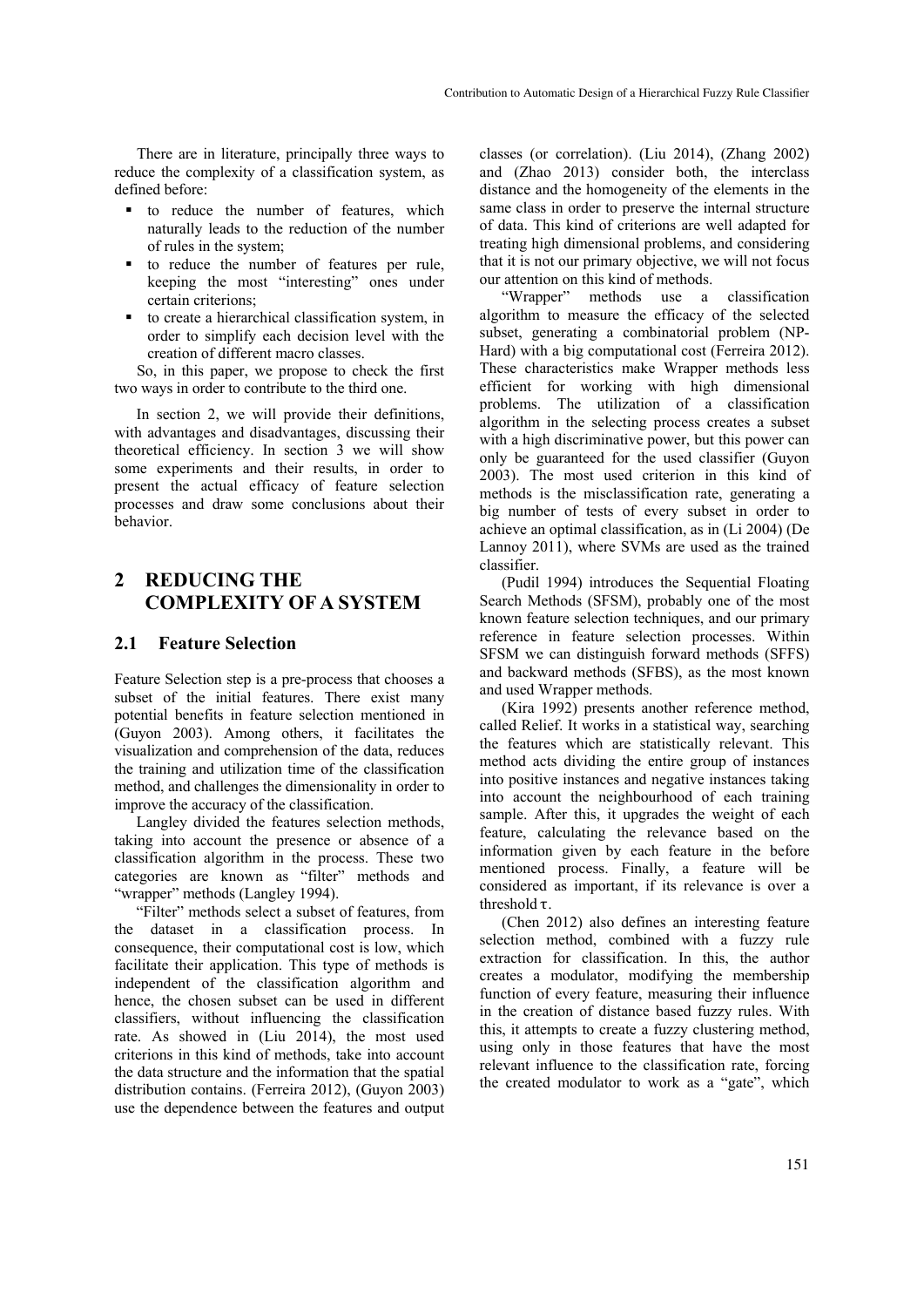remains closed for every feature until they prove that their influence is remarkable.

(Schmitt 2008) propose a really interesting feature selection method which deals with our context. The Choquet integral is used to select the more suitable features, according to their capacity with respect to it. Also, in this method, they measure the importance of the different decision criterions according to Shapley indexes, which measure the contribution of a decision criterion to the final decision, and Murofushi indexes, which measure the interaction power between two indexes, discarding negative feedback. This method works as an iterative algorithm, discarding weaker features in order to keep good recognition rates.

In (Grandvalet 2003) an automatic relevance determination of features in kernelized SVM is presented. Here, relevance is measured by scale factors defining the input space metric, and the features are selected by assigning zero weights to irrelevant features.

#### **2.2 Reducing the Number of Features per Rule**

Fuzzy association rules can be considered as an indirect way of reducing the dimensionality of a problem, showing the existing relationships between different elements present in a dataset (Han 2006). Basically, given a number of features, is possible to create a defined number of rules, combining all features, and measure the efficacy of each rule according to certain criterions such as Support and Confidence Zhang 2002).

FARC-HD is a classification method which uses fuzzy association rules in its process (Alcala 2011). Each rule is built in a hierarchical way, combining all possible features and their fuzzification terms, considering a restriction in the premise part. After this process, the Support and the Confidence of each rule are calculated in order to keep the most relevant set of rules for the classification process.

FURIA is an algorithm which is used to create a set of fuzzy rules for classification processes (Huhn 2009). This algorithm has a learning phase, where it creates the initial set of rules for each class, using a One Against All (OAA) strategy, in order to learn how to separate the current class from all the others. These methods work in a similar way, creating a bunch of rules in order to cover all the possibilities, and afterwards they apply a selection process, to keep the most important ones. As the result, they create a suitable set of rules for classification problems.

The above mentioned property is the principal difference with a classical fuzzy rule set algorithm such as (Ishibuchi, 1992), where all the possibilities are covered and the lacking of a selection process implies the creation of a set of rules that becomes not understandable.

The structure of a set of Fuzzy Rules can be described as follow. Given N training patterns, xp=  $(x1, x2, ..., xm)$  p=  $(1, 2, ..., n)$  belonging to S output classes, where Xpi represents the i-th feature  $i=[1, 2, ..., m]$  of the p-th training pattern, each fuzzy rule will have the following structure:

$$
R_j
$$
: If  $x_1$  is  $A_{j1}$  and  $x_m$  is  $A_{jm}$  then Class =  $C_j$  (1)

Where  $Rj$  is the label of the j-th rule,  $x = (x1, \ldots, x)$ xm) is a feature vector with a dimension m, *A*ji is a fuzzy label, *Cj* is a class label j=  $(1, 2, ..., s)$ .

In a classical approach the system will cover all the possible combination of rules, in order to have no "empty space" in the classification phase. Considering that N is the number of features and Card(Tv) the number of terms in which the feature V is divided, the number of rules is:

Number of Rules =  $\prod_{v=1}^{N} Card(T_v)$  (2)

In fuzzy associative rules for classification, we appreciate the same structure as any classification rule but their efficacy is measured as follows:

$$
Support\left(A \to C_j\right) = \frac{\sum_{xp \in ClassC_j} \mu_A(x_p)}{|N|} \tag{3}
$$

$$
Confiance\left(A \to C_j\right) = \frac{\sum_{x_p \in ClassC_j} \mu_A(x_p)}{\sum_{x_p \in T} \mu_A(x_p)}\tag{4}
$$

Where  $|N|$  is the number of transactions in the transactions set T,  $\mu A(xp)$  is the matching degree of the pattern xp with the antecedent part of the fuzzy rule. With these measures, the methods perform the mentioned selection process.

#### **3 EXPERIMENTAL ANALYSIS**

In this section a series of experiments are proposed, testing the contribution of feature selection processes applied in a similar context to which our work is immersed, to improve the interpretability of a system. For the classification process, FARC-HD will be used, which includes the creation of fuzzy association rules, allowing us to extrapolate the obtained results, merging the classic feature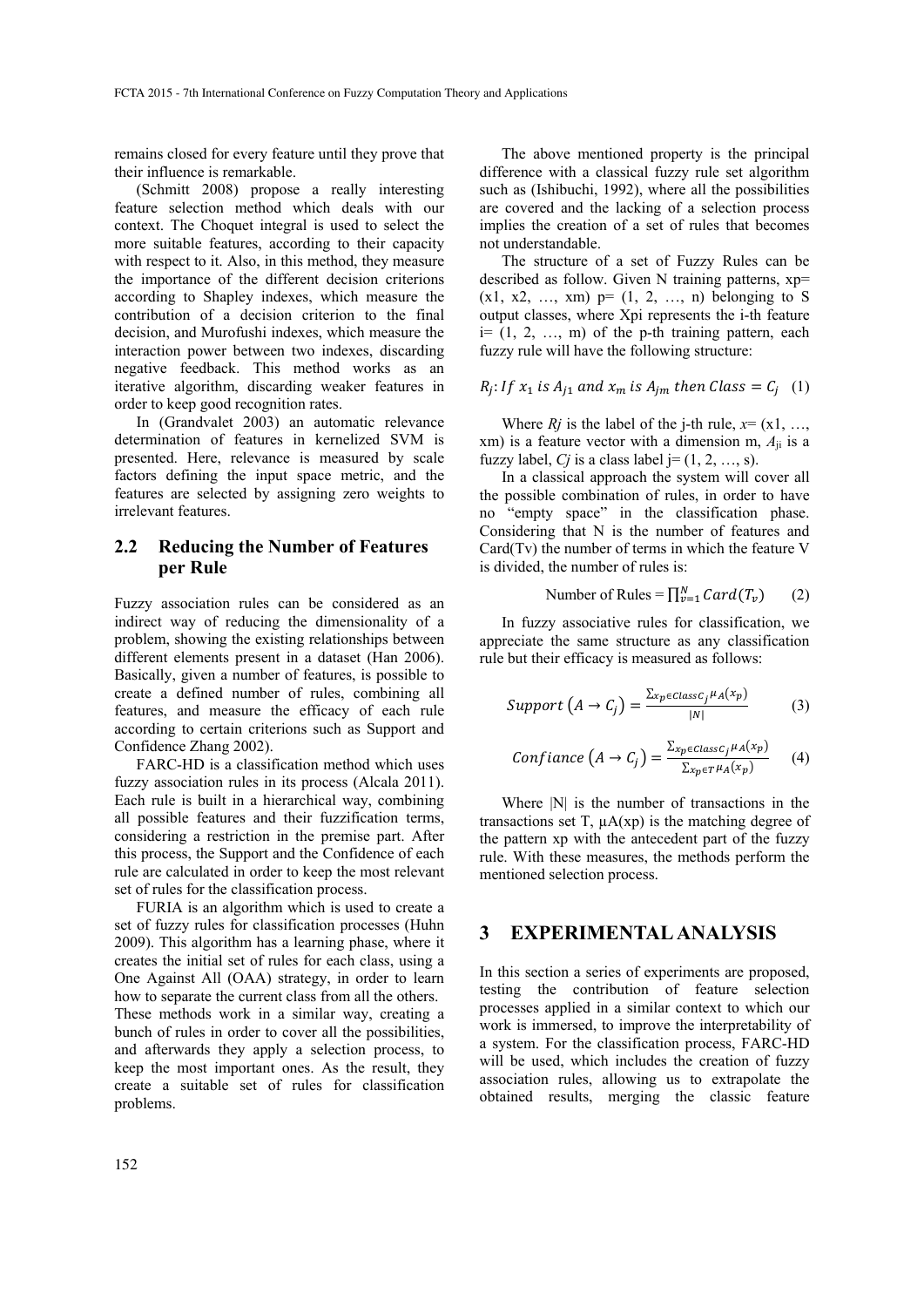selection methods with the dimensionality reduction propositions given by fuzzy association rules.

### **3.1 Dataset**

It is important to clarify that despite of the explanations given for the dataset, specifying the classification purpose and the context in which the dataset is immersed, for privacy issues, the considered features will remain with a generic name, without explaining their significance for the industrial environment.

The dataset used is from a company which takes place in the industrial environment of wood. The associated process to this dataset, named Wood, is in charge of finding, within a set of defined features, those that represent in the best possible way the output classes, which correspond to wood singularities. The process is performed considering the aspects of the context, such as non-balanced data and the complexity of the field, represented by the imprecision of wood recognition approaches, depending on the specificity and characterization of the measures. The aim is to obtain a good accuracy level using as little features as possible, because of real time constraints. The obtained model is wished to be interpretable in order to create a knowledge model of the system.

Within the technical specifications, the Wood Database has 20 input features, 9 output classes and around 250 training patterns. These previously provided specifications make the set of rules created by the classic classification systems (SVM, KNN, Neuronal Networks, etc.) too large, and that in general the rules to be non-interpretable.

# **3.2 The Used Classifier FARC-HD**

FARC-HD is a fuzzy association rule-based classification method, based on three stages to obtain an accurate and compact fuzzy rule set (Alcala, 2011). First, it limits the order of the associations in the association rule extraction process, performed by a basic hierarchical decision tree. Secondly, it considers a subgroup discovery process, based in a weighted relative accuracy measure, used to select the most interesting rules before a genetic postprocessing process for rule selection and parameter tuning is performed by a genetic algorithm.

As we mentioned before, the aim of these experiments, is to merge the effects of traditional feature selection processes with the ability of creating a compact fuzzy association rule set, proposed by FARC-HD.

# **3.3 Experimental Methodology**

The methodology will be divided in two parts, selection of Features and classification using those parameters combined with FARC-HD. Within the used feature selection methods (see section 2.1), we will find SFFS, SBFS (Pudil, 1994) and RelieF (Kira, 1992), also we will use our own Fuzzy Rule Iterative Feature Selection method (FRIFS) (Schmitt, 2008), the Modulator Gate Method (MGM) (Chen, 2012) and SVM method (Grandvalet, 2003).

Feature selection processes performed by each method were applied separately to the dataset. This way, each method provides a set of the most "important" features according to their own criterion.

As the aim of the entire process lies in to prove the efficiency of feature selection in the creation of an interpretable descriptive model, we have focused our experiments in providing a general idea of the most useful features in the dataset. So, the results of feature selection processes have been analyzed considering the frequency of appearance of each feature within the different subsets.

For the second part of the experiments, the application of FARC-HD method leads to different subsets of preselected features, used separately. It includes them directly into the classifier and in combination, to perform the data-crossing process mentioned before, considering then only the most frequent, or "important" ones in the classification process. Within the iterations of the classifier, we have employed the "leave one out" strategy, in order to determine empirically the relevance degree of each selected feature, measuring the obtained accuracy in each step.

Additionally as a new experiment, we have tested the efficacy of a possible "feature selection process" within the rules selection mechanism performed by FARC-HD when keeping the most interesting association rules. In order to filter the most interesting features, we select them regarding the utilization patterns of each feature in the different rules created by FARC-HD. We assume that the most used features are the most important ones. This way, we will be able to prove or disprove the following hypothesis: to keep the most important rules, implies to keep the most important features in them.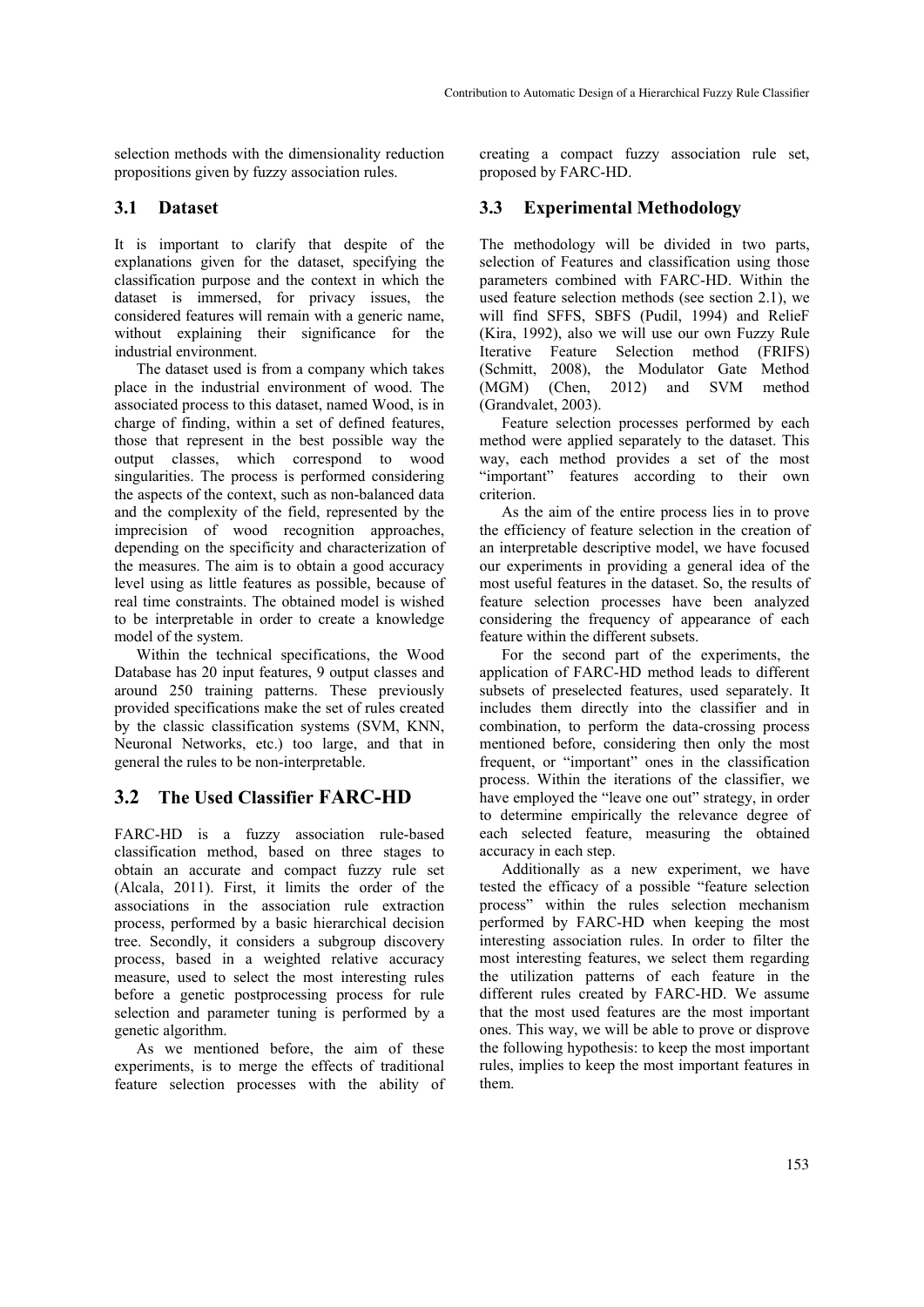#### **3.4 Experimental Results**

In Table 1, the different sets of features selected by the different feature selection methods applied on Wood are presented.

In Table II the performance and the analysis of the classifier FARC-HD in the dataset Wood is shown, where we have the following parameters:

- 1. #Features stands for the total number of features used in the process.
- 2. #UF stands for the number of used features in the created rules.
- 3. #R stands for the average number of rules.
- 4. #C stands for the average number of conditions (or features) in the premises of the rules.
- 5. TRA stands for the average classification percentage obtained over the training data.
- 6. TST stands for the average classification percentage obtained over the test data.

The best global result for each one is stressed in boldface in each case.

Table 2 clearly shows that the efficiency of the system, in terms of accuracy, increases using less features than the 20 original features. It also shows that using "the most important rules" created by the fuzzy association rules system, some features are discarded, not being used in the classification process (it uses only 16 out of 20). Using less

features also improves the number of rules in the system, from 25 using all features until 15 or 16, depending on the case, using less features. As we mentioned before, the reduction of the number of rules increases the interpretability of the system, but here we have to consider also the number of conditions in each rule, to achieve the understandability of the rule. In fact, Table 2 shows that using in average, 2.5 conditions per rule, we can achieve the best accuracy of the system, which is an acceptable number of conditions in order to draw some conclusions about the behavior of the system.

In the other hand, with the data-crossing performed between the different subsets of features, and the utilization rates given by FARC-HD, we can also show that the reduction of dimensionality performed by the feature selection methods, and the reduction of dimensionality performed by fuzzy associative rules are from different nature. This means that if we apply a reduction of the number of rules via the application of fuzzy association rules, it does not necessarily mean that the most important features, according to the state of art feature selection methods, are going to be considered. Likewise, the application of feature selection processes on a dataset, does not assure that the rules created by the system are going to be interpretable, given the nature of regular fuzzy rules creation processes.

| <b>FRAC-HD</b> | <b>FRIFS</b> | FRIFS-HS1 | FRIFS-HS2      | <b>SBFS</b>    | <b>SFFS</b>    | <b>SVM</b>     |
|----------------|--------------|-----------|----------------|----------------|----------------|----------------|
| C <sub>4</sub> | SM-Axis      | SM-Axis   | Area           | LR RE          | LR RE          | SM-Axis        |
| C <sub>3</sub> | DX/DY        | DX/DY     | DX/DY          | SM Axis        | SM Axis        | Area           |
| $C1+C3$        | LR           | LR        | LR             | Area           | Area           | DX/DY          |
| SM Axis        | C1           | C1        | C <sub>1</sub> | DX/Dy          | DX/DY          | C <sub>1</sub> |
| LR             | C4           | $C1+C3$   | C4             | C1             | C <sub>1</sub> | C4             |
| Area Rate      | $C1+C3$      |           | $C1+C3$        | C <sub>3</sub> | C <sub>3</sub> | $C1+C3$        |
| Orient         |              |           |                | $C1+C3$        | $C1+C3$        |                |

Table 1: Selected Features by different Feature Selection Methods applied to Wood Database.

Table 2: Results obtained by using different Feature Selection Methods.

| <b>Dataset</b>   | #Feature | #UF | # $\bf{R}$ | # $\bf C$ | <b>TRA</b> | <b>TST</b> |
|------------------|----------|-----|------------|-----------|------------|------------|
| Wood             | 20       | 16  | 25         | 2.68      | 0.984      | 0.729      |
| <b>FRIFS</b>     | O        |     | 16         | 2.25      | 0.968      | 0.756      |
| <b>FRIFS HS1</b> |          |     | 16         | 2.25      | 0.896      | 0.742      |
| <b>FRIFS HS2</b> | O        |     | 15         | 2.6       | 0.96       | 0.77       |
| <b>SBFS</b>      | 8        |     | 16         | 2.625     | 0.968      | 0.772      |
| <b>SFFS</b>      |          |     | 16         | 2.625     | 0.968      | 0.772      |
| <b>SVM</b>       | b        |     | 20         | 2.45      | 0.964      | 0.772      |
| <b>MGM</b>       |          |     |            | 2.533     | 0.876      | 0.718      |